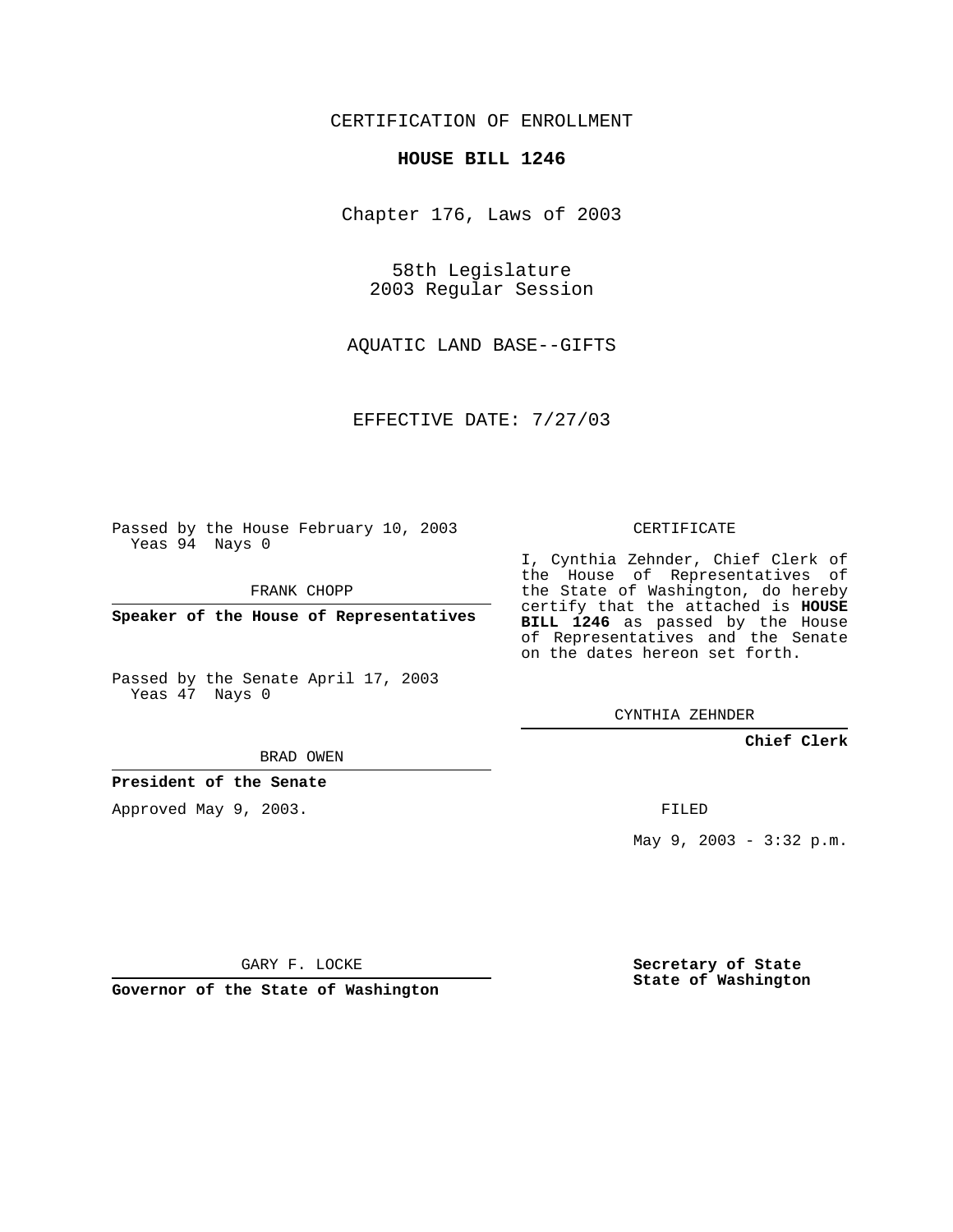## **HOUSE BILL 1246** \_\_\_\_\_\_\_\_\_\_\_\_\_\_\_\_\_\_\_\_\_\_\_\_\_\_\_\_\_\_\_\_\_\_\_\_\_\_\_\_\_\_\_\_\_

\_\_\_\_\_\_\_\_\_\_\_\_\_\_\_\_\_\_\_\_\_\_\_\_\_\_\_\_\_\_\_\_\_\_\_\_\_\_\_\_\_\_\_\_\_

Passed Legislature - 2003 Regular Session

**State of Washington 58th Legislature 2003 Regular Session**

**By** Representatives Linville, Schoesler, Rockefeller, Sump, Orcutt, Quall, Upthegrove and Mielke; by request of Commissioner of Public Lands

Read first time 01/21/2003. Referred to Committee on Agriculture & Natural Resources.

1 AN ACT Relating to authorization to accept gifts of aquatic land; 2 and adding a new section to chapter 79.90 RCW.

3 BE IT ENACTED BY THE LEGISLATURE OF THE STATE OF WASHINGTON:

 4 NEW SECTION. **Sec. 1.** A new section is added to chapter 79.90 RCW 5 to read as follows:

 (1) The department is authorized to accept gifts of aquatic land within the state, including tidelands, shorelands, harbor areas, and the beds of navigable waters, which shall become part of the state- owned aquatic land base. Consistent with RCW 79.90.455, the department must develop procedures and criteria that state the manner in which gifts of aquatic land, received after the effective date of this section, may occur. No gift of aquatic land may be accepted until: (a) An appraisal of the value of the land has been prepared; (b) an environmental site assessment has been conducted; and (c) the title property report has been examined and approved by the attorney general of the state. The results of the appraisal, the site assessment, and the examination of the title property report must be submitted to the board of natural resources before the department may accept a gift of aquatic land.